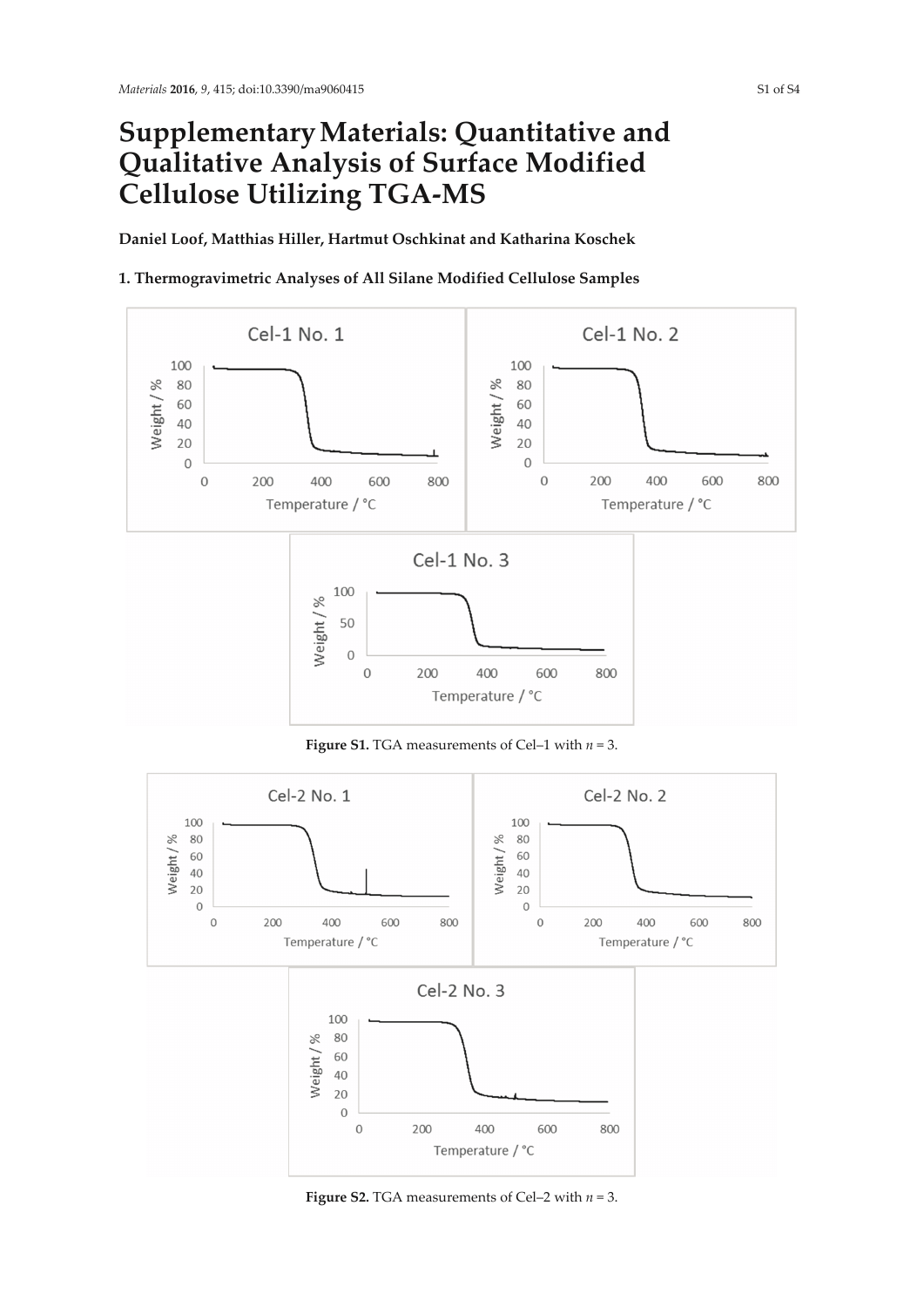

**Figure S3.** TGA measurement Cel–3 with  $n = 3$ .



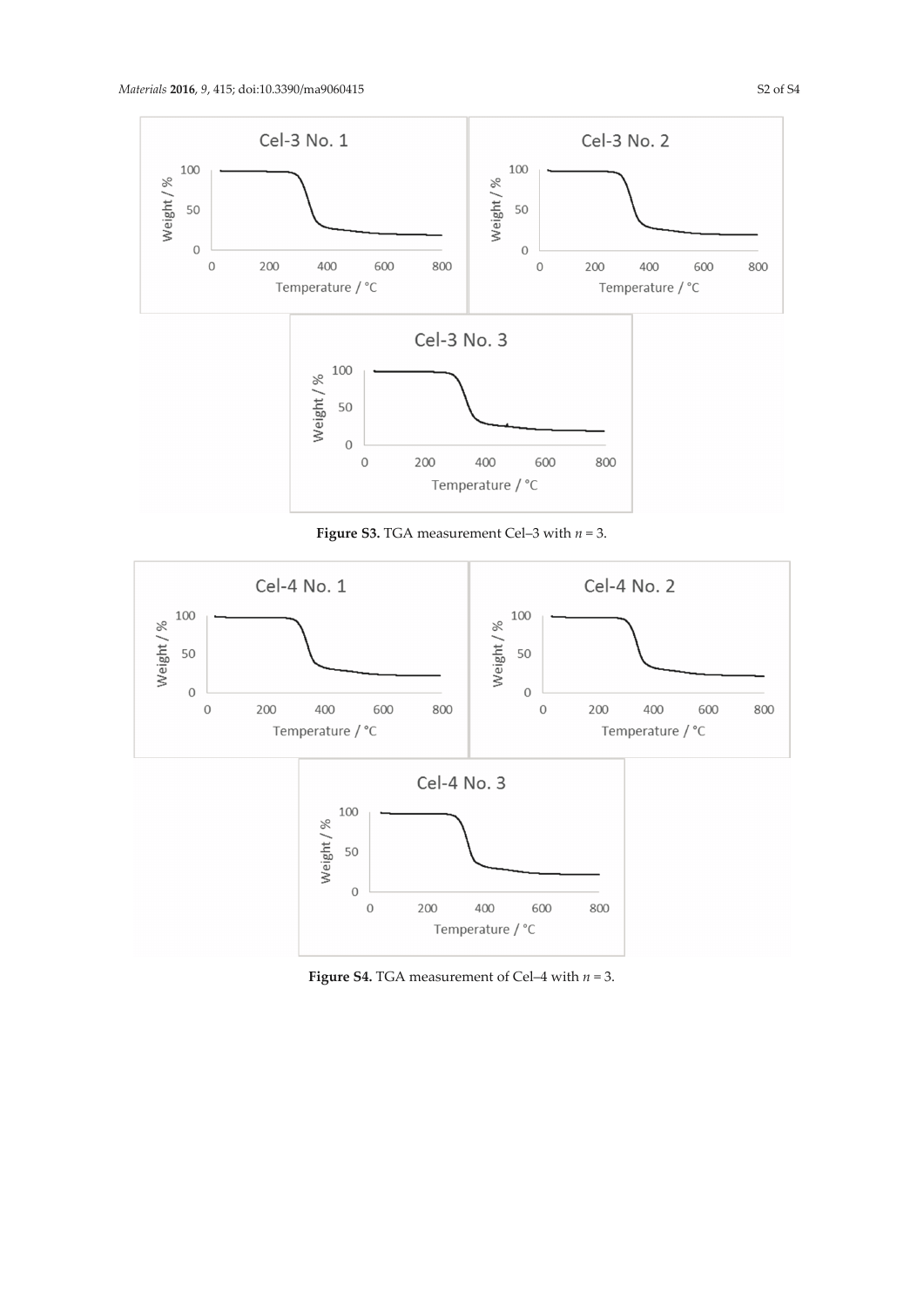

**Figure S5.** TGA measurement of Cel–5 with *n* = 3.